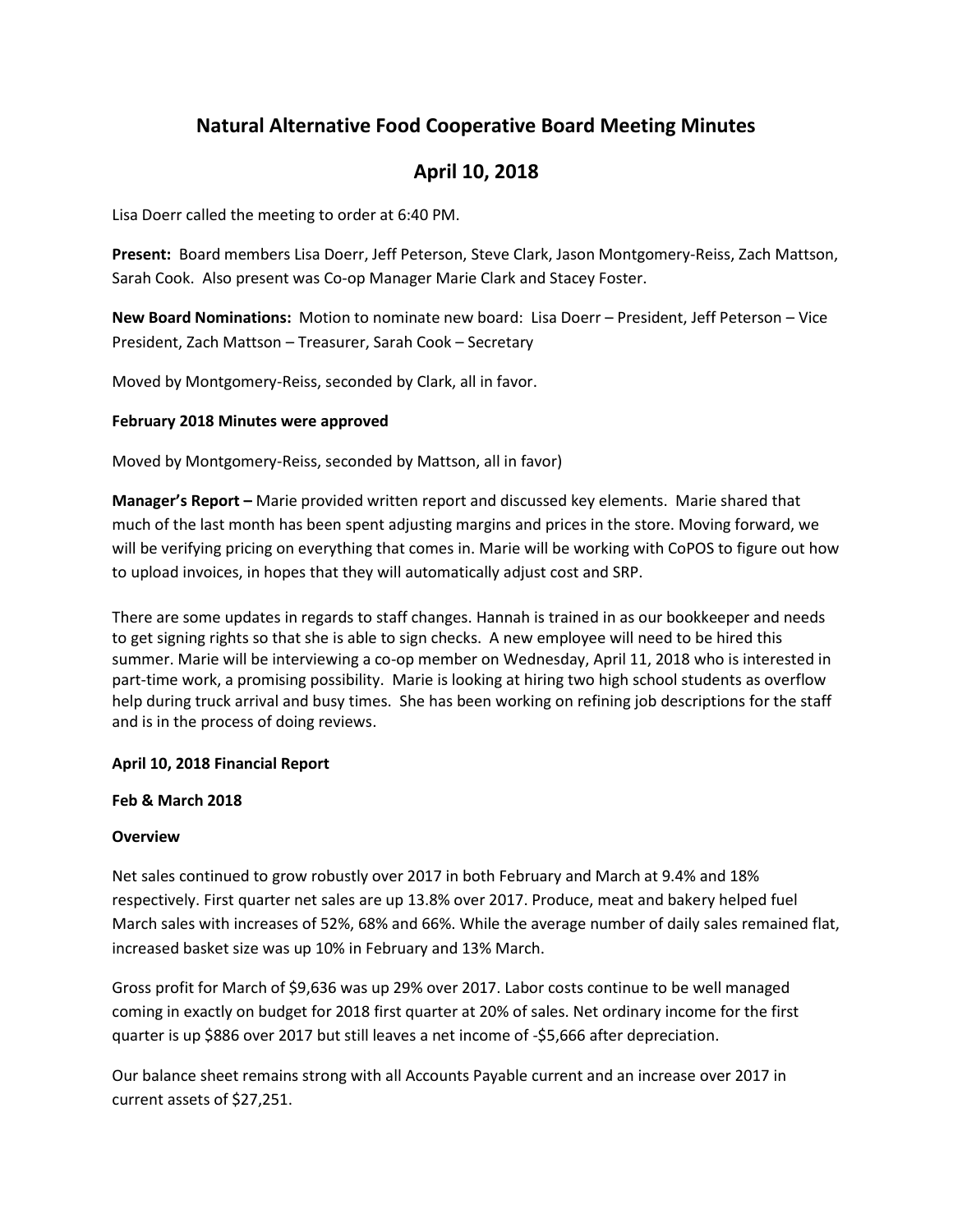#### **Year to Date Profit/Loss (YTD)**

Net Sales 2018 YTD: \$103,689 Sales 2017 YTD: \$89,415 Increase: \$14,274 or 13.8%

Net Ordinary Income 2018 YTD: -\$3,720 Net Ordinary Income 2017 YTD: -\$4,606 Increase: \$889 or 19%

#### **Balance Sheet**

March 31, 2018: \$247,154 March 31, 2017: \$191,648 Increase: \$55,506

## **Co-op Loft Update**

Work is complete at this point, although the storage room could be converted to bathrooms. All four spaces are rented and as one Cowork space is rented, generating \$1,300 per month or \$15,600 per year.

#### **Signage**

Discussion regarding an awning and sign for Co-op Loft tenants by the Loft entrance. Also looking at a hanging sign on mainstreet, at the back of the building, Hwy 35 and near the Gandy Dancer. With this, discussion of rebranding the co-op name was brought up.

#### **Resolutions**

## **2018 Budget -** see attached

A motion was made by Peterson and seconded by Montgomery-Reiss to adopt 2018 a modified projected budget. Resolution was passed with all six board members present voting affirmative.

## **Certificate of Deposit**

A motion was made by Montgomery-Reiss and seconded by Mattson to deposit \$10,000 into a CD. Resolution was passed with all six board members present voting affirmative.

## **Bank Account Signers**

A motion was made by Montgomery-Reiss and seconded by Clark to add Hannah Wierenga as a check signer on Frandsen Bank Account #6533 and allow full on-line viewing of said checking account and Savings Account #680034. Resolution passed with all six board members present voting affirmative.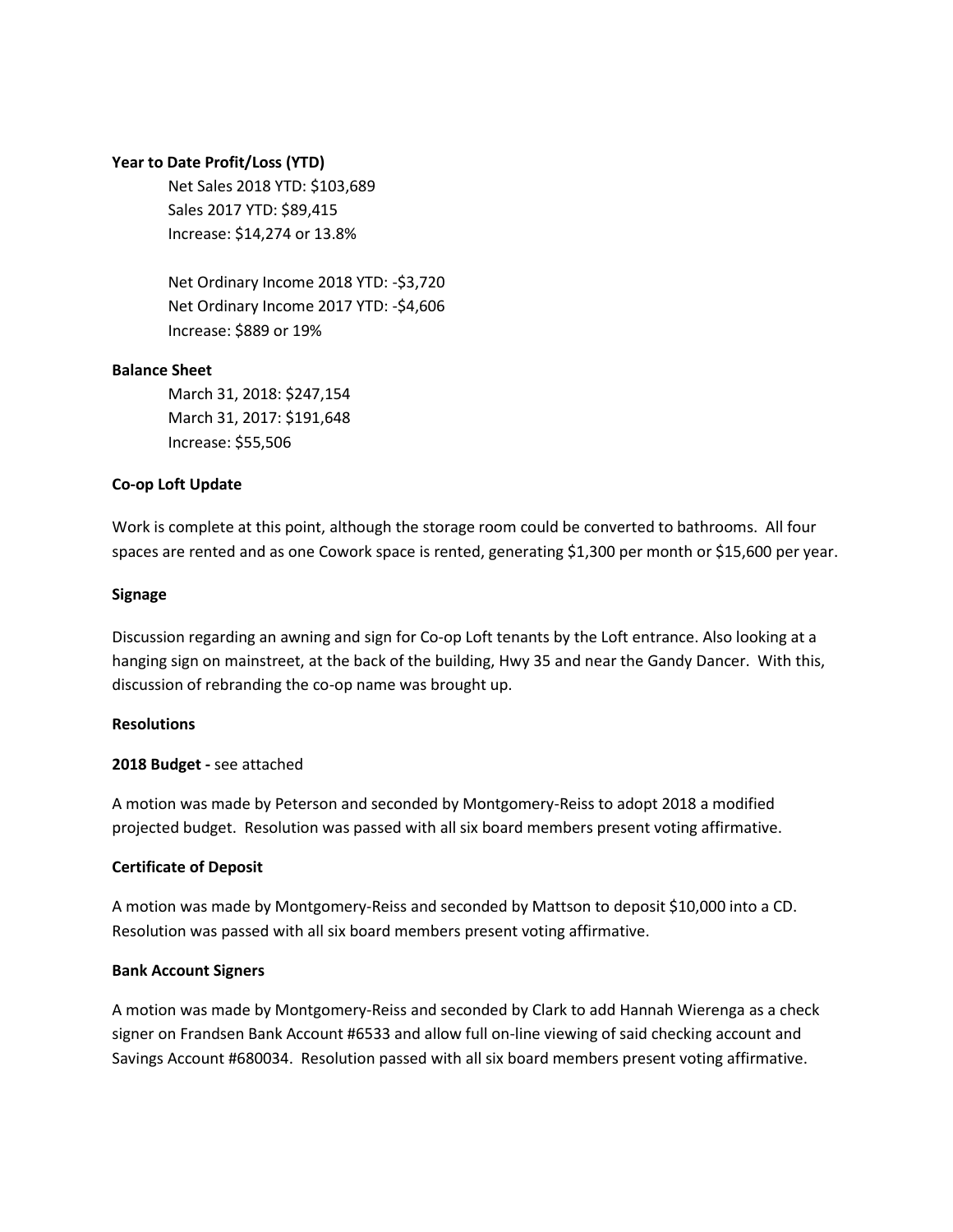A motion was made by Montgomery-Reiss and seconded by Clark to remove Jeff Peterson from all the bank accounts held with Frandsen Bank & Trust. Resolution passed with all six board members present voting affirmative.

A motion was made by Peterson and seconded by Montgomery-Reiss to add Zach Mattson as a check signer on Frandsen Bank Account #6533 and allow full on-line viewing of said checking account and Savings Account #680034. Resolution passed with all six board members present voting affirmative.

# **Crystal Ball Roundup**

A motion was made by Clark and seconded by Montgomery-Reiss to donate funds from the donation jar and register round-up in April, May and June to Crystal Ball Dairy. Resolution passed with all six board members present voting affirmative.

# **Adjournment**

Montgomery-Reiss moved, Clark seconded to adjourn. Meeting adjourned at 8:15.

Draft minutes submitted by secretary Sarah Cook